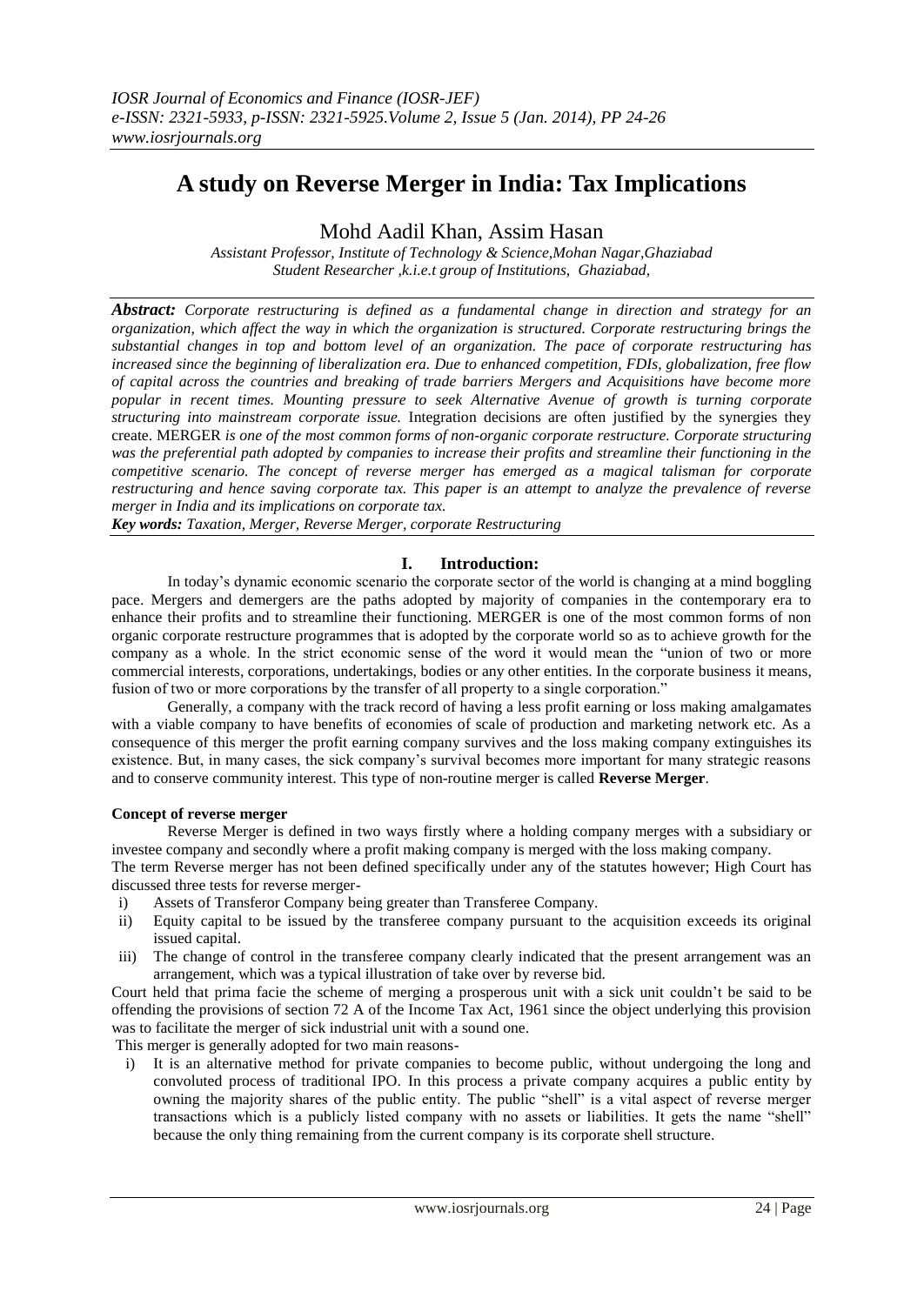*ii*) Tax saving is another allurement for such type of mergers. Section 72A of Income tax Act 1961 provides an attractive tax relief for amalgamation of sick companies with a healthy and profitable companies to take the advantage of carry forward of losses.

How tax laws defined reverse mergers

Section 72A of the Income tax, 1961 is meant to facilitate rejuvenation of sick industrial undertakings by merging with healthier industrial companies having incentive in the form of tax savings designed with the sole intention to benefit the general public through continued productive activity, increased employment avenues and generation of revenue. Sickness among industrial undertakings is a matter of grave national concern and section 72A provides for reviving financially non viable business undertakings.

The section provides for an effective course to facilitate the amalgamation of sick industrial units with sound ones by providing incentives and removing impediments in the way of such amalgamation. To save the government from social costs in terms of loss of production, employment and uneconomical burden of taking over and running sick industrial units are some of the motivating factors for introducing section 72A. Provisions of section 72A

- 1) Amalgamation should be between companies and none of them should be a firm of partners or sole proprietor.
- 2) The companies entering into amalgamation should be engaged in either industrial activity or shipping business, thus companies engaged in trading activities or services shall not be entitled for taxation benefits under section 72A.
- 3) After amalgamation the sick or financially unviable company shall survive and other income generating company shall extinct.
- 4) One of the merger partners should be financially unviable and have accumulated losses to qualify for the merger and the other merger partner should be profit earning so that tax relief to the maximum extent could be had.
- 5) Amalgamation should be in the public interest.
- 6) Accumulated loss should arise from Profits and gains from business or profession and not be loss under the heading Capital gains or speculation.
- 7) Merger must result into following benefits :
- a) Carry forward of accumulated losses of the amalgamated company.
- b) Carry forward of unabsorbed depreciation of the amalgamated company.
- c) Accumulated loss would be allowed to carried forward for eight consecutive years.
- 8) For qualifying, carry forward of losses, the provisions of section 72 should have not been contravened.
- 9) Similarly for carry forward of unabsorbed depreciation the conditions of section 32 should not have been violated.
- 10) Specified authority has to be satisfied of the eligibility of the company for the relief under section 72 of the Income Tax Act. It is only on the recommendation of the specified authority that Central Government may allow the relief.
- 11) The company should make an application to a specified authority for requisite recommendation of the case to the Central Government for granting the relief.

## **Prevalence of Reverse Merger in Indian Industries-**

Presently in India Reverse merger is still in its infancy stage , however slowly and steadily it is gathering its popularity in Indian corporate sector. Some good examples where reverse merger has taken place are :

- 1. In 2002 , the board of directors of ICICI andICICI Bank approved the reverse merger of ICICI, ICICI Personal financial services limited and ICICI Capital services limited into ICICI Bank.
- **2.** The Sajjan Jindal-controlled Jindal Iron and Steel company (JISCO) and its subsidiary, Jindal Vijaynagar steel (JVSL), are planning to consolidate their businesses to create a Rupees 4000 croreplus entity. As per the plan, the parent JISCO will be merged into JVSL in a reverse merger. (source: Business Standard October 21, 2010).
- **3.** Merger of CORUS with TATA
- **4.** Godrej soaps LTD.(GSL) with pre-merger turnover of RS.436.77 Crores and entered into scheme of reverse merger with loss making Gujarat innovative chemicals limited(GGICL) with pre-merger turnover of Rs 60 Crores.

## **II. Conclusion-**

Reverse Mergers are far more popular in the US as there have been around 200 reverse mergers per year since 2004 and China has witnessed around 150 companies getting publicly listed through this route (source: Business Week).